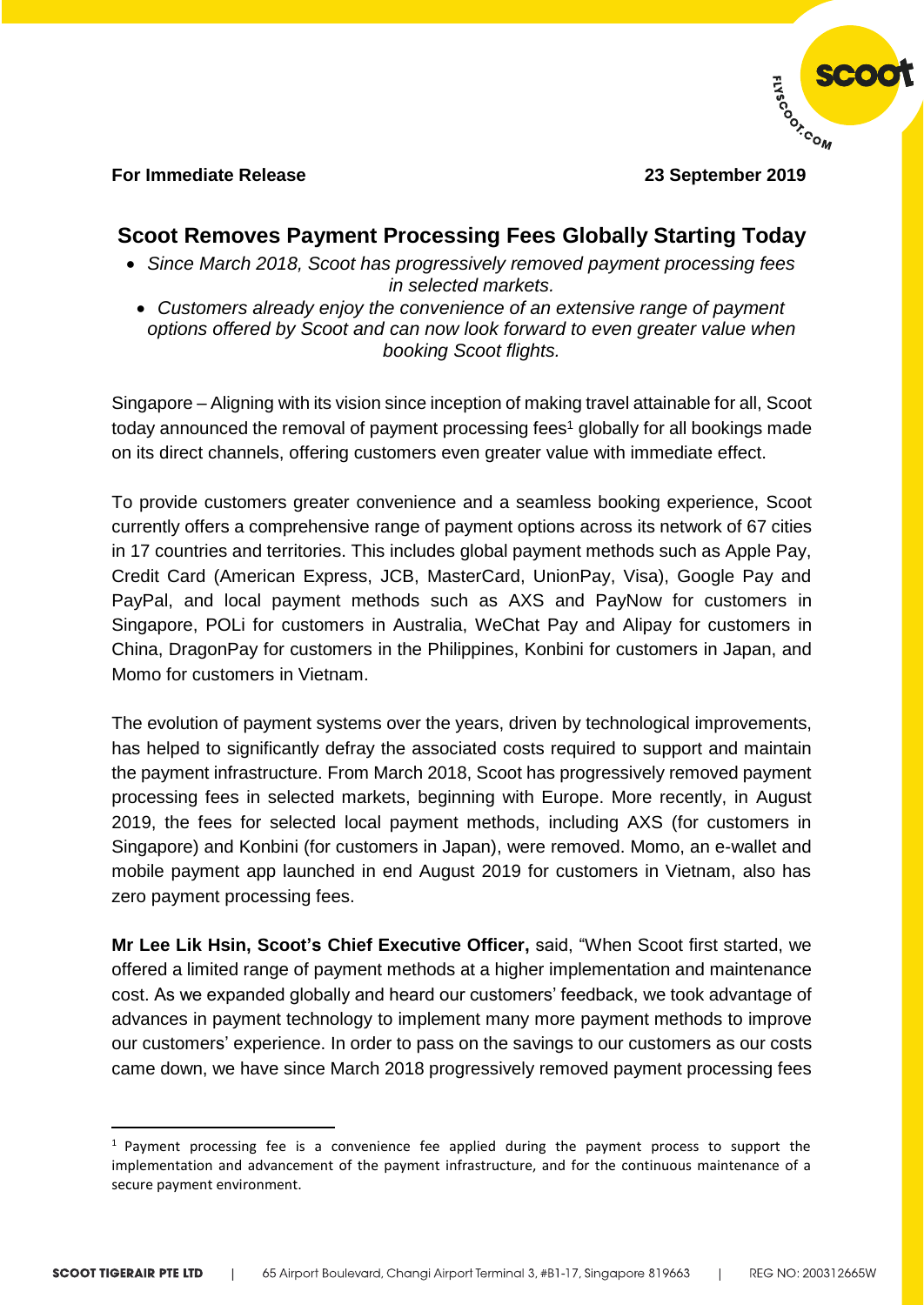

in selected markets. Now, we are ready to do away with it globally. We hope this gives our customers better value and more reasons to escape the ordinary with us."

For more savings, customers in Singapore may purchase their flights during Scoot's Got To Go Promotion commencing tomorrow, 24 September 2019, where they can enjoy oneway promotional fares to over 25 cities including Langkawi, Trivandrum and Athens, from 52SGD on Economy FLY, and 199SGD on ScootPlus. To view the destinations and applicable travel periods for the promotion, customers can visit [www.flyscoot.com/gtg.](http://www.flyscoot.com/gtg)

For a list of payment methods that can be used in each country/territory, kindly refer to Annex.

# # #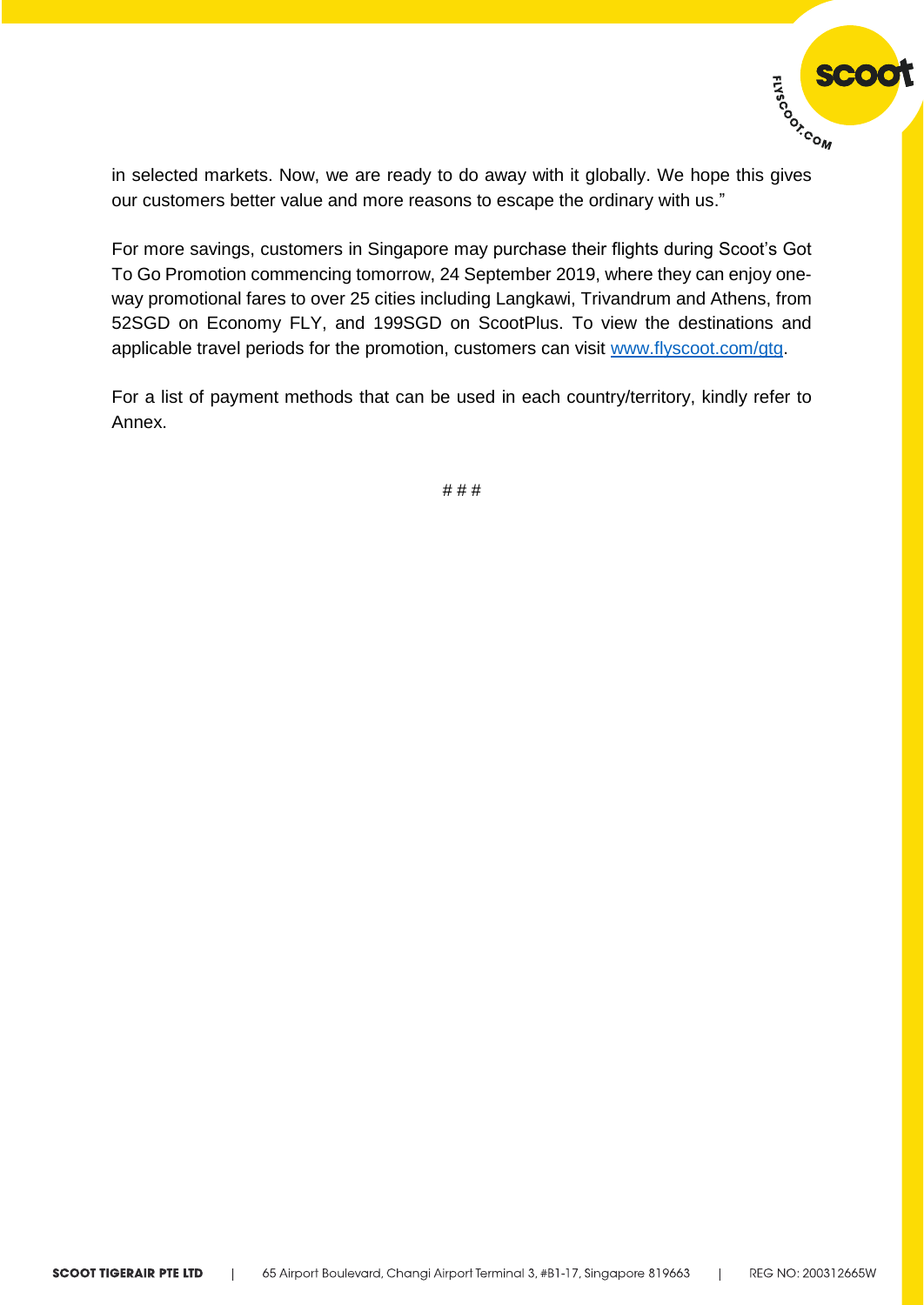

| Country/Territory  | <b>Payment Methods Available</b>                                     |
|--------------------|----------------------------------------------------------------------|
| <b>Australia</b>   | Apple Pay, Credit Card (American Express, Master Card, Visa), Google |
|                    | Pay, PayPal, POLi                                                    |
| China              | Alipay, Credit Card (American Express, JCB, Master Card, UnionPay,   |
|                    | Visa), Google Pay, WeChat Pay                                        |
| Germany &          | Apple Pay, Credit Card (American Express, Master Card, Visa), Google |
| Greece             | Pay, PayPal                                                          |
| Hong Kong SAR,     | Apple Pay, Credit Card (American Express, JCB, Master Card,          |
| China              | UnionPay, Visa), Google Pay, PayPal                                  |
| Indonesia          | Credit Card (American Express, JCB, Master Card, Visa), Google Pay   |
| India              | Credit Card (Master Card, Visa), Google Pay                          |
| Japan              | Credit Card (American Express, JCB, Master Card, Visa), Google Pay,  |
|                    | Konbini, PayPal                                                      |
| <b>Korea</b>       | Credit Card (JCB, Master Card, Visa), Google Pay                     |
| Laos               | Apple Pay, Credit Card (American Express, JCB, Master Card, Visa),   |
|                    | PayPal, Google Pay,                                                  |
| Macau SAR,         | Apple Pay, Credit Card (American Express, JCB, Master Card, Visa),   |
| China              | Google Pay, PayPal                                                   |
| <b>Malaysia</b>    | Credit Card (American Express, Master Card, Visa), Google Pay        |
| <b>Maldives</b>    | Credit Card (American Express, JCB, Mastercard, Visa), Google Pay,   |
|                    | Paypal                                                               |
| <b>Philippines</b> | Credit Card (American Express, JCB, Master Card, Visa), Dragonpay,   |
|                    | Google Pay, PayPal                                                   |
| Saudi Arabia       | Credit Card (American Express, Master Card, Visa), Google Pay        |
| <b>Singapore</b>   | Apple Pay, AXS, Credit Card (American Express, Master Card, JCB,     |
|                    | UnionPay, Visa), Google Pay, PayNow, PayPal                          |
| <b>Thailand</b>    | Credit Card (American Express, Master Card, JCB, Visa), Google Pay,  |
|                    | PayPal                                                               |
| Taiwan, China      | Credit Card (American Express, Master Card, JCB, Visa), Google Pay,  |
|                    | PayPal                                                               |
| Vietnam            | Credit Card (Visa, Master Card, JCB), Google Pay, Momo               |
|                    |                                                                      |

# **Annex – Available Payment Methods in each country/territory\***

*\* Only applicable to bookings made on Scoot's direct channels only*